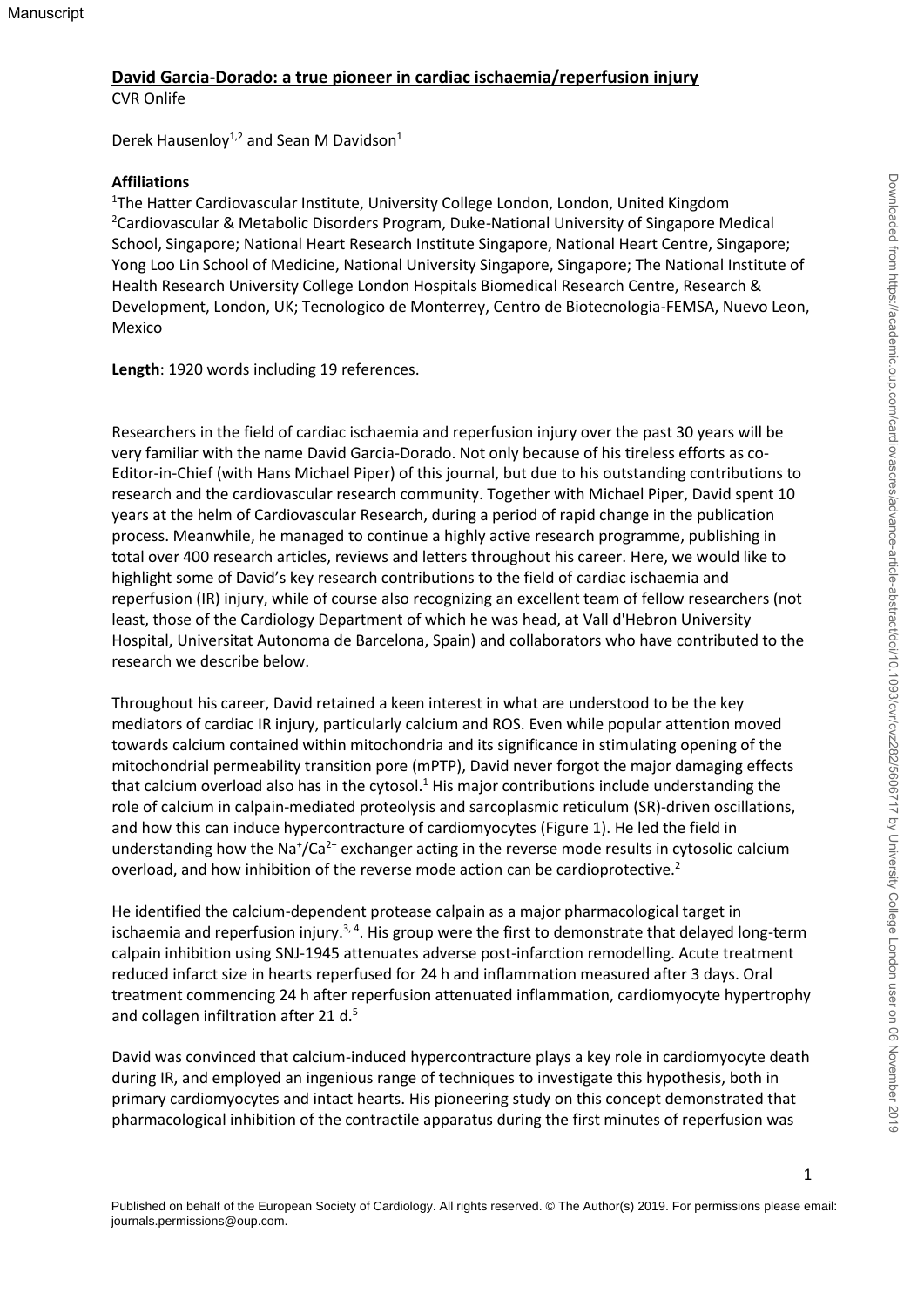able to reduce infarct size in the *in situ* pig heart model<sup>6</sup> (cited over 120 times). Almost simultaneously, the observation of the compact geometry of reperfused infarcts was the key for a series of landmark studies on the role of cell-to-cell interaction for the wave-progression of damage during myocardial reperfusion. Using end-to-end connected isolated cardiomyocytes he demonstrated that the induction of hypercontracture in one cell was followed by hypercontracture of the adjacent cell by a gap junction-mediated passage of Na<sup>+</sup> and subsequent calcium overload.<sup>7</sup> This research led him to perform a study, published in Circulation, showing that the *in vivo* administration of the gap junction uncoupler heptanol during reperfusion prevented cell-to-cell progression of hypercontracture and reduced infarct size.<sup>8</sup> Moreover, and contrary to the prevailing concept, David's studies demonstrated that gap junctions remain open during the initial stage of ischemia, favouring the transmission of ischemic rigor contracture and contributing to energy exhaustion in a cell-to-cell dependent manner.<sup>9</sup> He also proposed that hypercontracture was involved in the mechanism of ischaemic preconditioning. <sup>10</sup> As a consequence of his editorial activity, perhaps, he was keenly aware of current literature and always tried to understand how his observations fitted into current understanding. For example, he showed that mPTP opening and hypercontracture were two interrelated phenomena during reperfusion, as mitochondrial calcium release upon mPTP opening aggravates cytosolic calcium overload,<sup>11</sup> whereas cytosolic calcium oscillations favour mPTP opening.<sup>12</sup> David strongly resisted the idea that apoptosis is important in acute IR injury and generated important data to convincingly support his position.<sup>13</sup>

Ultimately, David's main concern was for the successful treatment of the cardiac patient. Consequently, a major aim of his research was to identify approaches that could be used to protect the hearts of patients undergoing IR injury during STEMI. While the evidence for the importance of gap junctions and hypercontracture in IR injury was convincing, the question remained of how gap junctions could be pharmacologically targeted using drugs that could be utilized clinically. By pursuing his interest in intracellular communication, David arrived at connexins, which are central components of gap junctions, and specifically connexin-43. Two of his highly cited reviews from this time examine the modulatory effects of connexin-43 on cell death/survival beyond cell coupling,<sup>14</sup> and its potential role in the mitochondria.<sup>15</sup>

This research into regulators of gap junction closure led him to the interesting concept that cyclic GMP (cGMP) and protein kinase G (PKG) signalling might be an alternative pathway mediating cardioprotection separately from, or importantly, additively with, the main kinases of so-called reperfusion injury salvage kinase (RISK) pathway. Indeed, he showed that the cGMP/PKG pathway mediates myocardial postconditioning protection in rat hearts by delaying normalization of intracellular acidosis during reperfusion.<sup>16</sup> He thus saw the cGMP/PKG pathway as a common mediator of cardioprotection modulating the rate of recovery of intracellular pH, but also having a direct effect on Ca<sup>2+</sup> oscillations and mitochondrial permeability transition.<sup>17</sup> He is well known for his excellent contributions in mitochondrial research, which include important studies on mitochondrial ROS and mitochondrial connexin-43.<sup>15, 18</sup> Recently, he performed the first experiments demonstrating that malonate prevents mPTP opening and is effective at limiting reperfusion injury in large animals.<sup>19, 20</sup>

David was a true clinician scientist, and successfully navigated the choppy waters flowing between basic, translational and clinical research. He was equally comfortable with research spanning from the level of intracellular organelles (SR and mitochondria) and cells to whole organisms (rodent and pig models) and patient studies. He was a strong proponent of a rigorous process for translational research, in which clinical studies are initiated only after protocols have been optimized and tested in robust pre-clinical trials and in multicentre pre-clinical randomized trials.<sup>21</sup> David led the field in developing the approach of multi-target therapy for cardioprotection. <sup>22</sup> He was the first to show in a large animal model that combination therapy using two complementary approaches (remote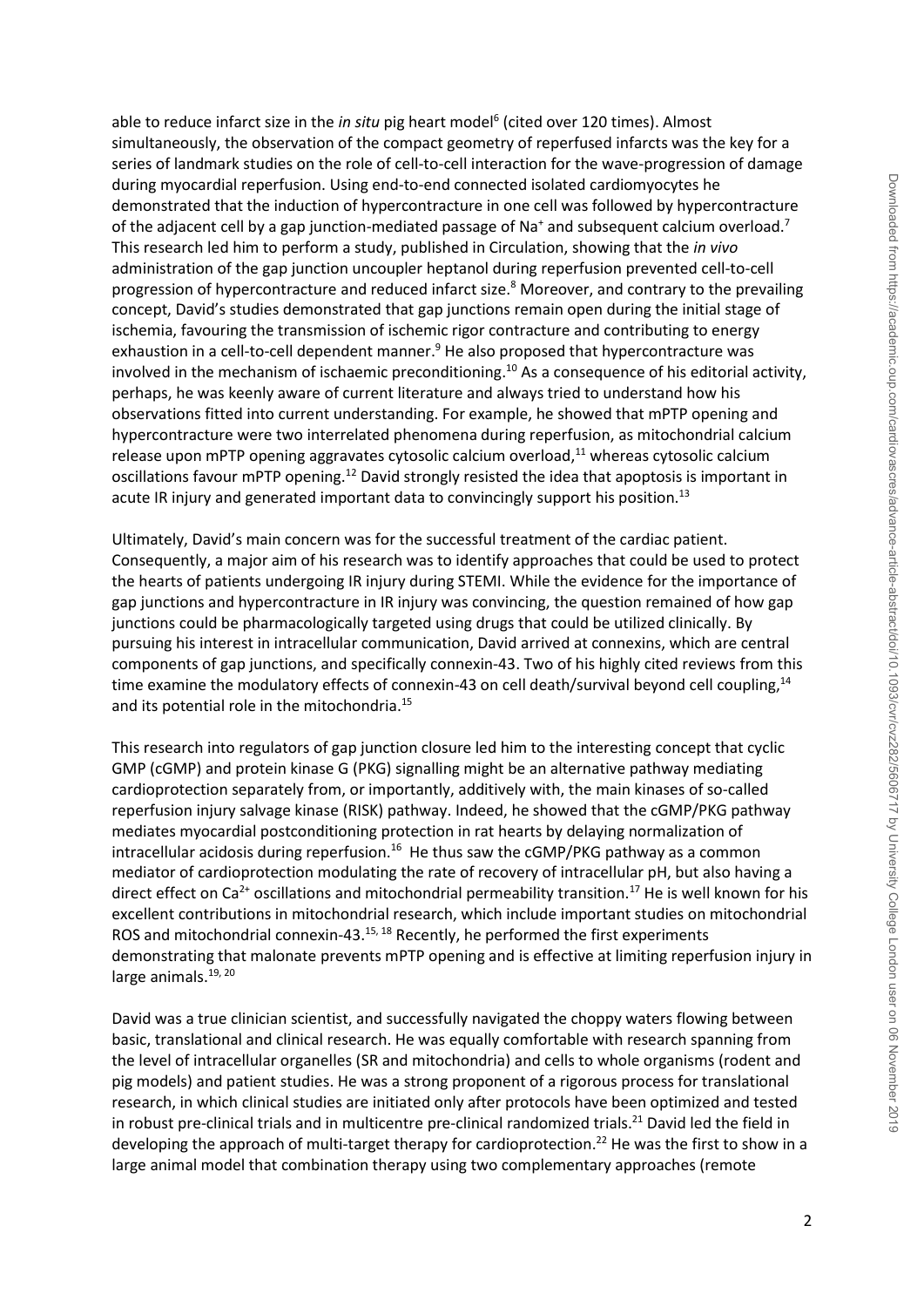ischaemic conditioning combined with either insulin or exenatide) enhances infarct size limitation.<sup>23</sup> Regrettably, he was not able to attend the recent ESC congress in Paris, where the results of the COMBAT-MI trial were presented. Although the outcome of this trial combining RIPC with exenatide was neutral, this might suggest that the focus of the cardioprotection field on kinases has been too narrow, and furthermore may vindicate David's focus on the inhibition of injurious mechanical processes such as calcium overload, calpain protease activity and hypercontracture.

David also played an important role in advocacy, emphasizing the importance of increasing public funding to develop cardiac therapies that may benefit patients, even if there is limited prospect for economic reward. He saw the failure to increase cardiovascular R&D funding in European Union countries that have low funding levels as "a terrible error that can be dramatically aggravated by cuts in public health expenditure".<sup>24</sup> Furthermore, he went on to state, "Cardiovascular scientists and cardiologists should commit themselves to combat and correct these errors which may have severe health and economic costs".

As can be seen from this brief summary, David made numerous, important and long-lasting contributions to research in the field of ischaemia and reperfusion. He inspired a great many students and researchers whom he helped to navigate the ebb and flow of research tides, while making many friends along the way. While his contributions to research will no doubt persist, he will be sorely missed.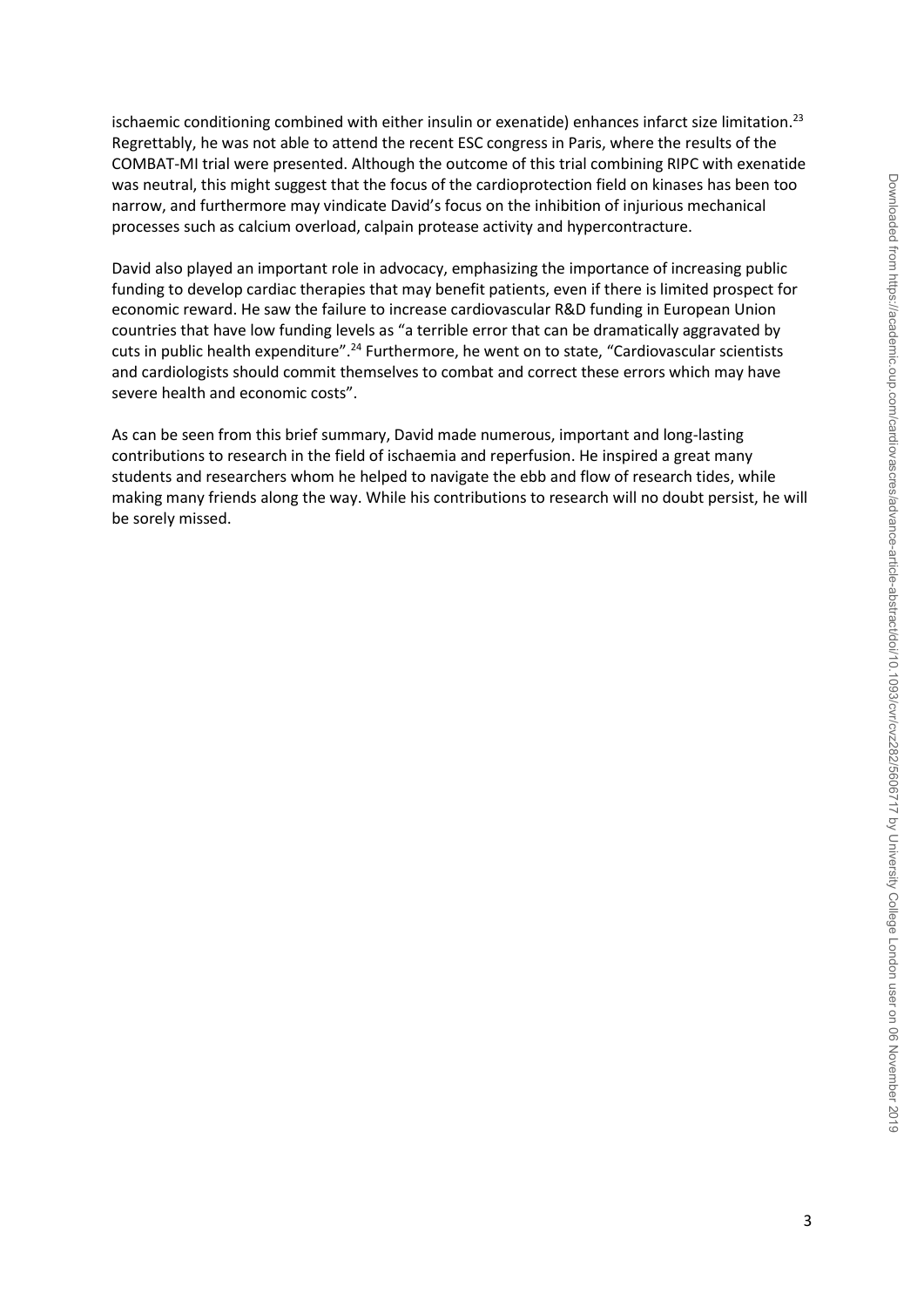### **Figure legends Figure 1**

The main mechanisms and consequences of altered  $Ca<sup>2+</sup>$  handling in cardiomyocytes during initial reperfusion, which formed a focus of David's interest. Two cardiomyocytes are show to illustrate how ionic disturbances may be transmitted through gap junctions. NHE = Na<sup>+</sup>/H<sup>+</sup> exchanger; NCX = Na<sup>+</sup>/Ca<sup>2+</sup> exchanger. Na<sup>+</sup>/K<sup>+</sup> = Na<sup>+</sup>/K<sup>+</sup> ATPase; ROS = reactive oxygen species; SR = Sarcoplasmic reticulum.

## **Figure 2**

A moment soon to come: The old crew left ashore while the flagship journal sails out to the high seas under new command. Back row from left: H. Michael Piper, Editor-in-Chief; Elizabeth A. Martinson, Managing Editor; Associate Editors Javier Inserte, Antonia Sambola, Marisol Ruíz-Meana, José Antonio Barrabés, and Gerhild Euler; Editorial Assistant Judith Lehnhardt. Front row from left: Thomas Noll, Associate Editor; Giuliana Ríos-Quiñones, Editorial Assistant; Klaus-Dieter Schlüter, Associate Editor; David Garcia-Dorado, Co-Editor. Not shown: Associate Editors Heinrich Sauer and Rainer Schulz; Editorial Assistants Anette Gralla and Jasmine Gaspar Dörr. (Original caption, reprinted from Reprinted with permission from Cardiovascular Research, Volume 96, Issue 3, 1 December 2012, Pages 341–342.)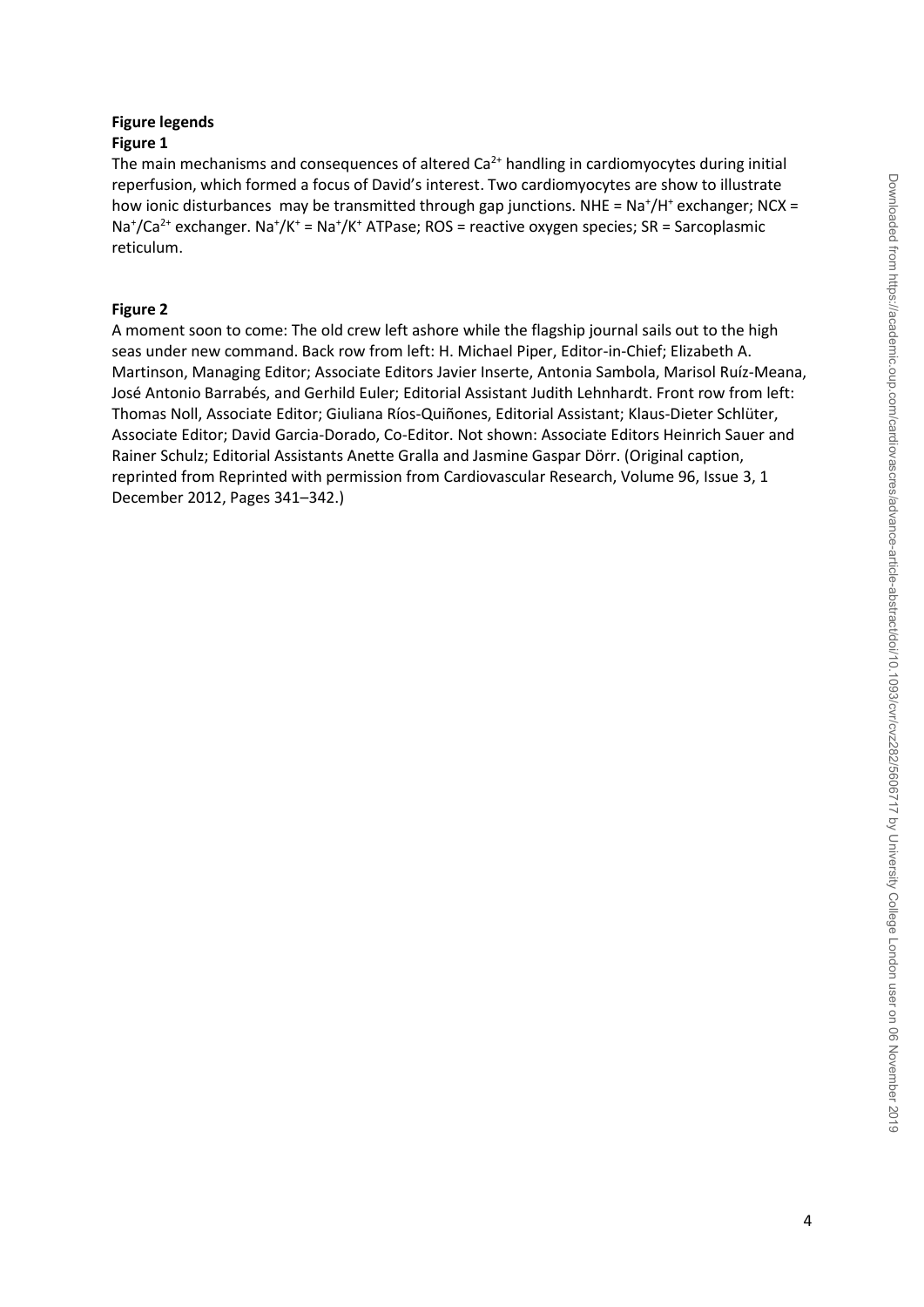#### **References**

- 1. Garcia-Dorado D, Ruiz-Meana M, Inserte J, Rodriguez-Sinovas A, Piper HM. Calciummediated cell death during myocardial reperfusion. *Cardiovasc Res* 2012;**94**:168-180.
- 2. Schafer C, Ladilov Y, Inserte J, Schafer M, Haffner S, Garcia-Dorado D, Piper HM. Role of the reverse mode of the Na+/Ca2+ exchanger in reoxygenation-induced cardiomyocyte injury. *Cardiovasc Res* 2001;**51**:241-250.
- 3. Hernando V, Inserte J, Sartorio CL, Parra VM, Poncelas-Nozal M, Garcia-Dorado D. Calpain translocation and activation as pharmacological targets during myocardial ischemia/reperfusion. *J Mol Cell Cardiol* 2010;**49**:271-279.
- 4. Inserte J, Hernando V, Garcia-Dorado D. Contribution of calpains to myocardial ischaemia/reperfusion injury. *Cardiovasc Res* 2012;**96**:23-31.
- 5. Poncelas M, Inserte J, Aluja D, Hernando V, Vilardosa U, Garcia-Dorado D. Delayed, oral pharmacological inhibition of calpains attenuates adverse post-infarction remodelling. *Cardiovasc Res* 2017;**113**:950-961.
- 6. Garcia-Dorado D, Theroux P, Duran JM, Solares J, Alonso J, Sanz E, Munoz R, Elizaga J, Botas J, Fernandez-Aviles F, et al. Selective inhibition of the contractile apparatus. A new approach to modification of infarct size, infarct composition, and infarct geometry during coronary artery occlusion and reperfusion. *Circulation* 1992;**85**:1160-1174.
- 7. Ruiz-Meana M, Garcia-Dorado D, Hofstaetter B, Piper HM, Soler-Soler J. Propagation of cardiomyocyte hypercontracture by passage of Na(+) through gap junctions. *Circ Res*  1999;**85**:280-287.
- 8. Garcia-Dorado D, Inserte J, Ruiz-Meana M, Gonzalez MA, Solares J, Julia M, Barrabes JA, Soler-Soler J. Gap junction uncoupler heptanol prevents cell-to-cell progression of hypercontracture and limits necrosis during myocardial reperfusion. *Circulation*  1997;**96**:3579-3586.
- 9. Ruiz-Meana M, Garcia-Dorado D, Lane S, Pina P, Inserte J, Mirabet M, Soler-Soler J. Persistence of gap junction communication during myocardial ischemia. *Am J Physiol Heart Circ Physiol* 2001;**280**:H2563-2571.
- 10. Garcia-Dorado D, Ruiz-Meana M, Padilla F, Rodriguez-Sinovas A, Mirabet M. Gap junctionmediated intercellular communication in ischemic preconditioning. *Cardiovasc Res*  2002;**55**:456-465.
- 11. Ruiz-Meana M, Abellan A, Miro-Casas E, Garcia-Dorado D. Opening of mitochondrial permeability transition pore induces hypercontracture in Ca2+ overloaded cardiac myocytes. *Basic Res Cardiol* 2007;**102**:542-552.
- 12. Ruiz-Meana M, Abellan A, Miro-Casas E, Agullo E, Garcia-Dorado D. Role of sarcoplasmic reticulum in mitochondrial permeability transition and cardiomyocyte death during reperfusion. *Am J Physiol Heart Circ Physiol* 2009;**297**:H1281-H1289.
- 13. Inserte J, Cardona M, Poncelas-Nozal M, Hernando V, Vilardosa U, Aluja D, Parra VM, Sanchis D, Garcia-Dorado D. Studies on the role of apoptosis after transient myocardial ischemia: genetic deletion of the executioner caspases-3 and -7 does not limit infarct size and ventricular remodeling. *Basic Res Cardiol* 2016;**111**:18.
- 14. Rodriguez-Sinovas A, Cabestrero A, Lopez D, Torre I, Morente M, Abellan A, Miro E, Ruiz-Meana M, Garcia-Dorado D. The modulatory effects of connexin 43 on cell death/survival beyond cell coupling. *Prog Biophys Mol Biol* 2007;**94**:219-232.
- 15. Ruiz-Meana M, Rodriguez-Sinovas A, Cabestrero A, Boengler K, Heusch G, Garcia-Dorado D. Mitochondrial connexin43 as a new player in the pathophysiology of myocardial ischaemiareperfusion injury. *Cardiovasc Res* 2008;**77**:325-333.
- 16. Inserte J, Barba I, Poncelas-Nozal M, Hernando V, Agullo L, Ruiz-Meana M, Garcia-Dorado D. cGMP/PKG pathway mediates myocardial postconditioning protection in rat hearts by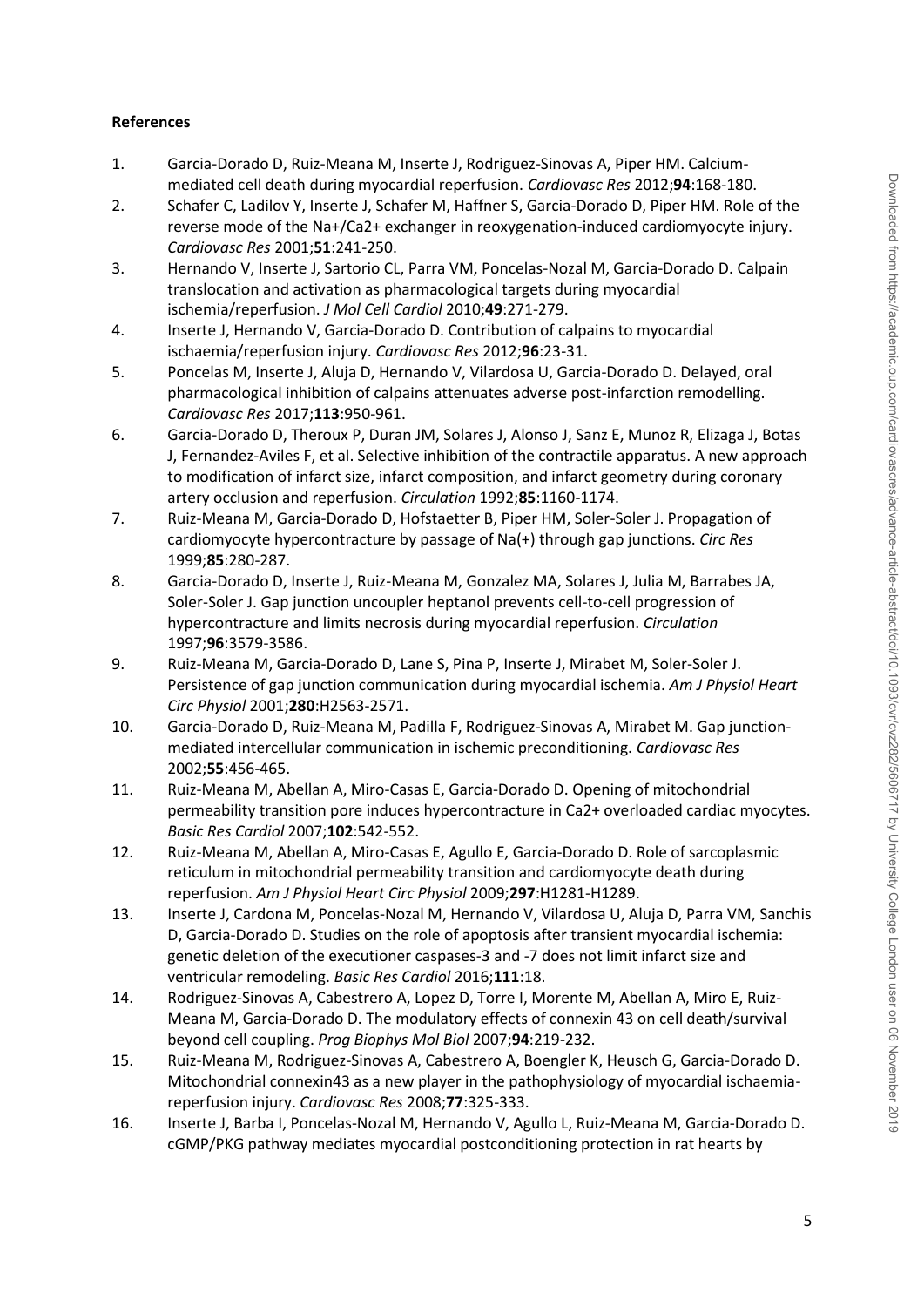delaying normalization of intracellular acidosis during reperfusion. *J Mol Cell Cardiol*  2011;**50**:903-909.

- 17. Inserte J, Garcia-Dorado D. The cGMP/PKG pathway as a common mediator of cardioprotection: translatability and mechanism. *Br J Pharmacol* 2015;**172**:1996-2009.
- 18. Ruiz-Meana M, Fernandez-Sanz C, Garcia-Dorado D. The SR-mitochondria interaction: a new player in cardiac pathophysiology. *Cardiovasc Res* 2010;**88**:30-39.
- 19. Valls-Lacalle L, Barba I, Miro-Casas E, Ruiz-Meana M, Rodriguez-Sinovas A, Garcia-Dorado D. Selective Inhibition of Succinate Dehydrogenase in Reperfused Myocardium with Intracoronary Malonate Reduces Infarct Size. *Sci Rep* 2018;**8**:2442.
- 20. Valls-Lacalle L, Barba I, Miro-Casas E, Alburquerque-Bejar JJ, Ruiz-Meana M, Fuertes-Agudo M, Rodriguez-Sinovas A, Garcia-Dorado D. Succinate dehydrogenase inhibition with malonate during reperfusion reduces infarct size by preventing mitochondrial permeability transition. *Cardiovasc Res* 2016;**109**:374-384.
- 21. Garcia-Dorado D. Pre-clinical studies in remote ischaemic conditioning: a solid foundation for on-going clinical research? *Cardiovasc Res* 2017;**113**:251-253.
- 22. Davidson SM, Ferdinandy P, Andreadou I, Botker HE, Heusch G, Ibanez B, Ovize M, Schulz R, Yellon DM, Hausenloy DJ, Garcia-Dorado D, Action CC. Multitarget Strategies to Reduce Myocardial Ischemia/Reperfusion Injury: JACC Review Topic of the Week. *J Am Coll Cardiol*  2019;**73**:89-99.
- 23. Alburquerque-Bejar JJ, Barba I, Inserte J, Miro-Casas E, Ruiz-Meana M, Poncelas M, Vilardosa U, Valls-Lacalle L, Rodriguez-Sinovas A, Garcia-Dorado D. Combination therapy with remote ischaemic conditioning and insulin or exenatide enhances infarct size limitation in pigs. *Cardiovasc Res* 2015;**107**:246-254.
- 24. Garcia-Dorado D. Insufficient Cardiovascular Research & Development Funding. *Eur Heart J*  2017;**38**:10-11.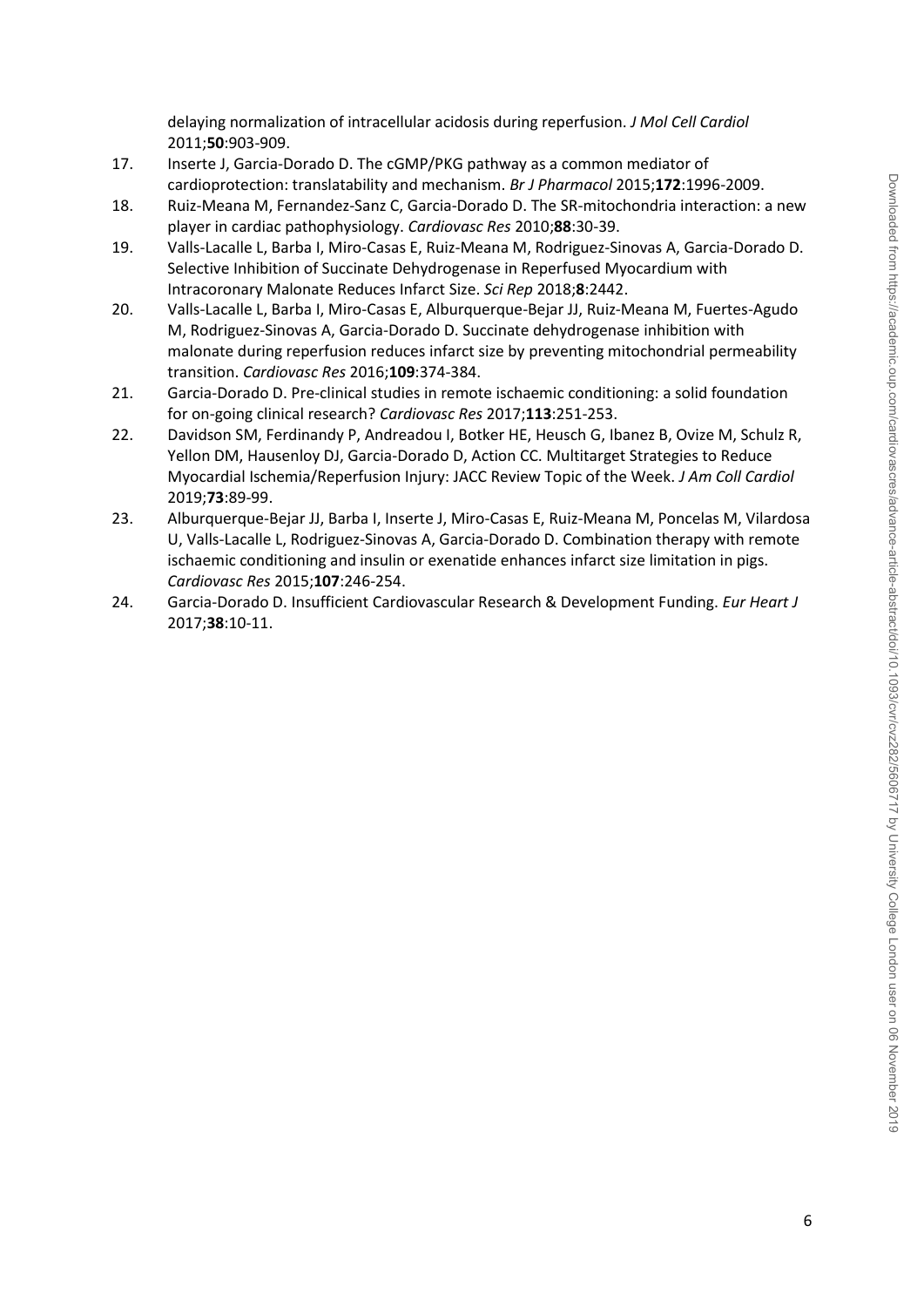